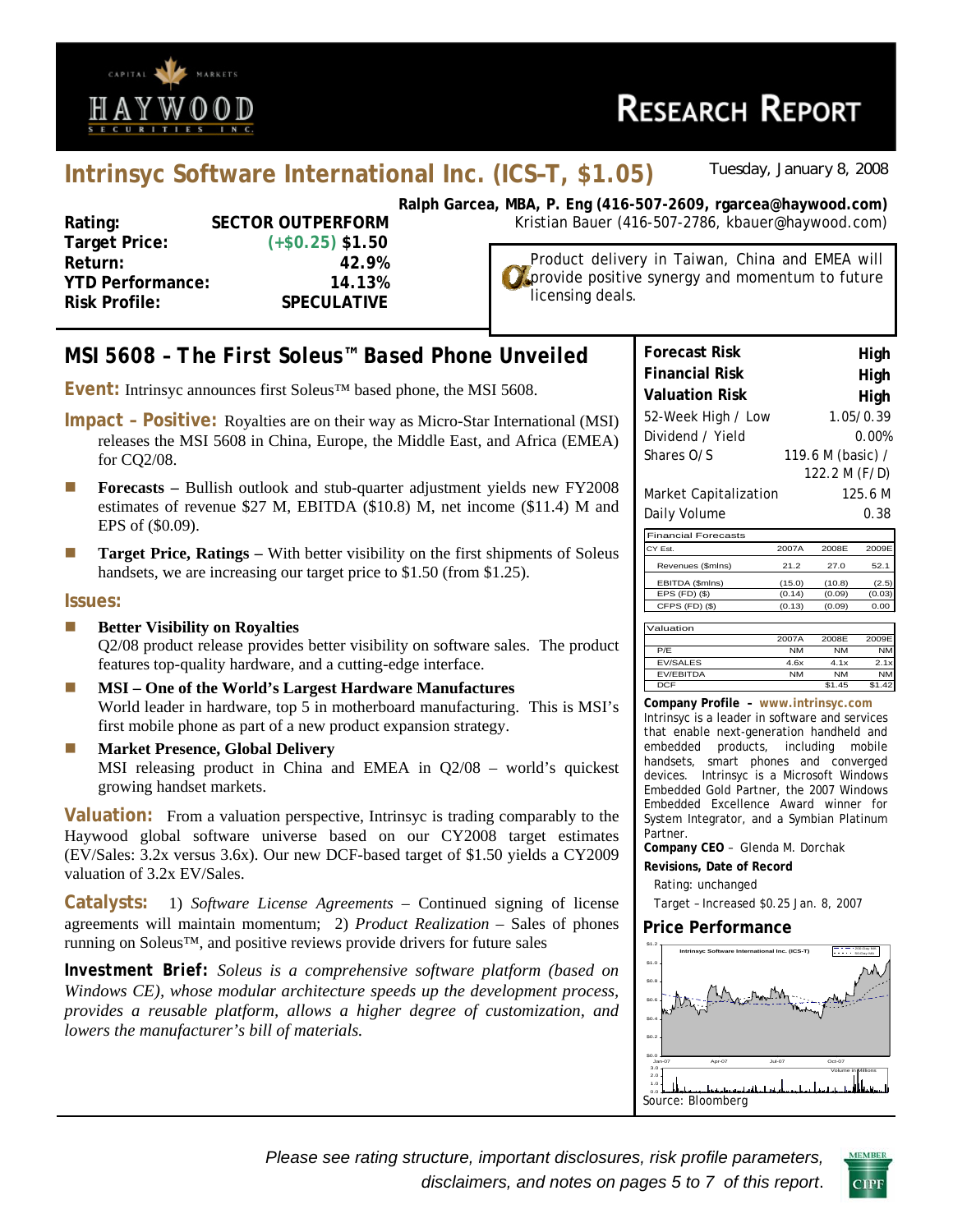

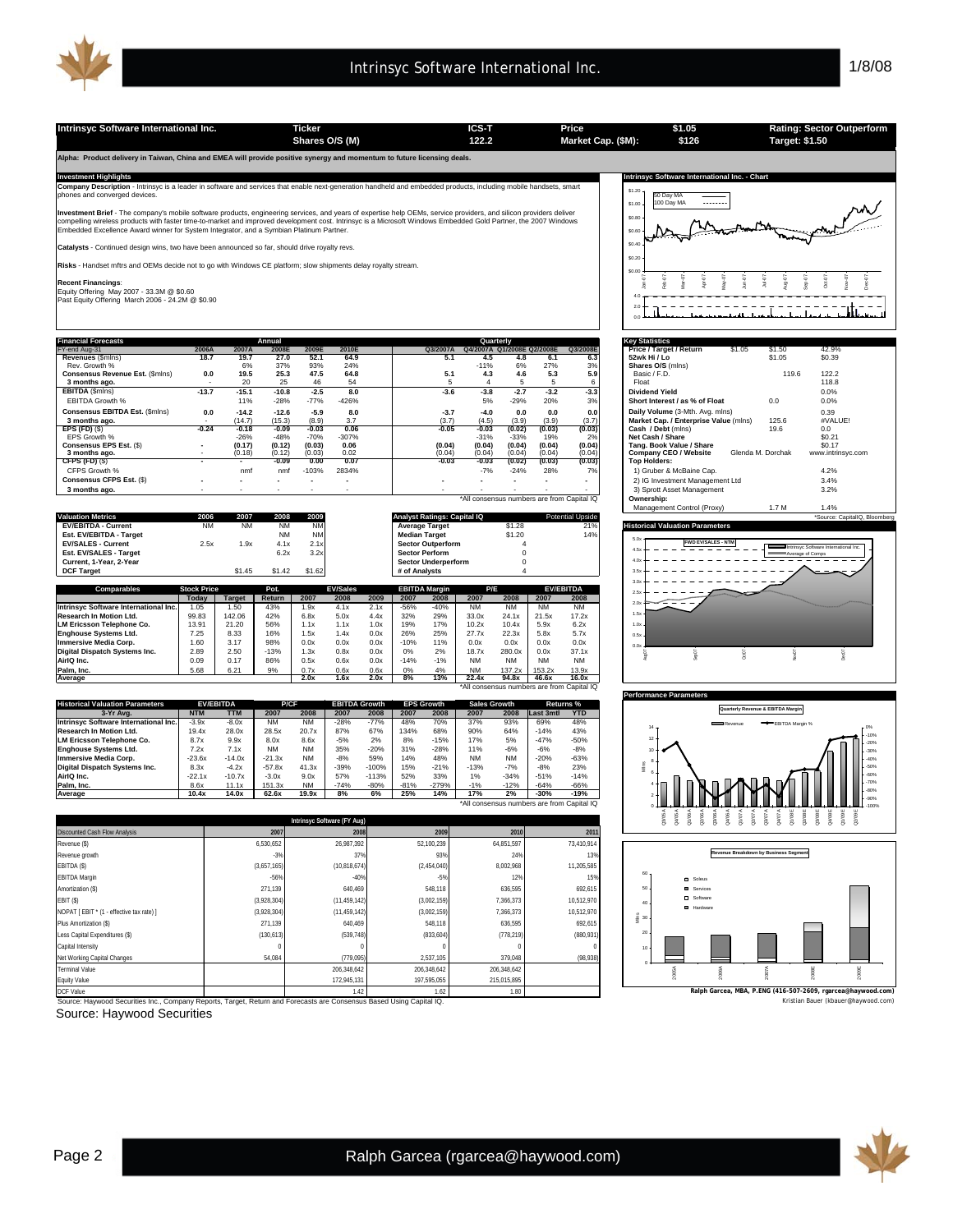

# **Investment Thesis**

Intrinsyc Software operates primarily as two businesses: the wireless systems engineering group, and the mobility software business that has been responsible for the development of Soleus, a consumer software product for wireless and handheld devices since 2004.

Soleus is a comprehensive software platform (based on Windows CE) and includes a high-level operating system (HLOS), an application suite, a pre-certified telephony stack, and sophisticated user interface-generation tools. Soleus' modular architecture speeds up the development process, provides a reusable platform, allows a higher degree of customization, and lowers the manufacturer's bill of materials. Within the mobile phone market, feature phones (Intrinsyc's target segment) have evolved as the biggest segment, and in 2006, contributed approximately 60% of the global sales (587 million units). We expect feature phones to continue to be 60% to 65% of global shipments going forward.

### **The First Soleus™ based Phone is Realized – The MSI 5608**

Intrinsyc Software International, along with Taiwan-based Micro-Star International (MSI), announced the release of the MSI 5608 – the world's first Soleus™ based Smartphone. Intrinsyc originally signed the licensing agreement with MSI in June of 2007 and will begin to benefit from the product release during Q2/08.

The MSI 5608 will contain top-of-the-line technology. Specifically a Samsung 6400 533-667 MHz processor, multiple HDTV formats including T-DMB, DVB-H, ISDVT, and high-speed wireless capabilities (EDGE/HSDPA/WiMAX). It will be one of the first integrated GPS and DTV phones, contain a touch-activated 2.8" video screen, and have Bluetooth v2.0 and WLAN 802.11b/g connectivity. The phone will have multimedia capability to stream video and TV live, along with mp3's. Furthermore, it will contain the standard email, internet browsing, MMS, and 2MP camera.

Micro-Star International (MSI) (TSEC:2377) is one of the world's largest hardware manufactures, and ranks in the top 5 for motherboard manufacturing (Taiwan's largest). MSI is pushing forth with new products within existing penetrated markets and the MSI 5608 is their first mobile product. During FY2006 MSI had revenues of TWD\$80,745 M, EBITDA of TWD\$2,055.5 M, and net income of TWD\$1,247.1 M; yielding EPS (FD) of TWD \$1.40.

MSI's strong global presence allows for a broad product offering during Q2/2008. They will release the product in China and Europe, Middle East and Africa (EMEA). These markets are some of the world's quickest growing and, in certain cases, some of the most adapt. This product release should provide strong momentum synergy with Intrinsyc's Taiwanese sales office for future licensing agreements.

Our stub-quarter adjustment for Intrinsyc's fiscal-year adjustment yields the following FY2008 and FY2009 financials: revenues of \$27 M and \$52 M; EBITDA at (\$10.8) M and (\$2.5) M; net income of (\$11.4) M and (\$3.4) M; and EPS of (\$0.09) and (\$0.03) respectively.

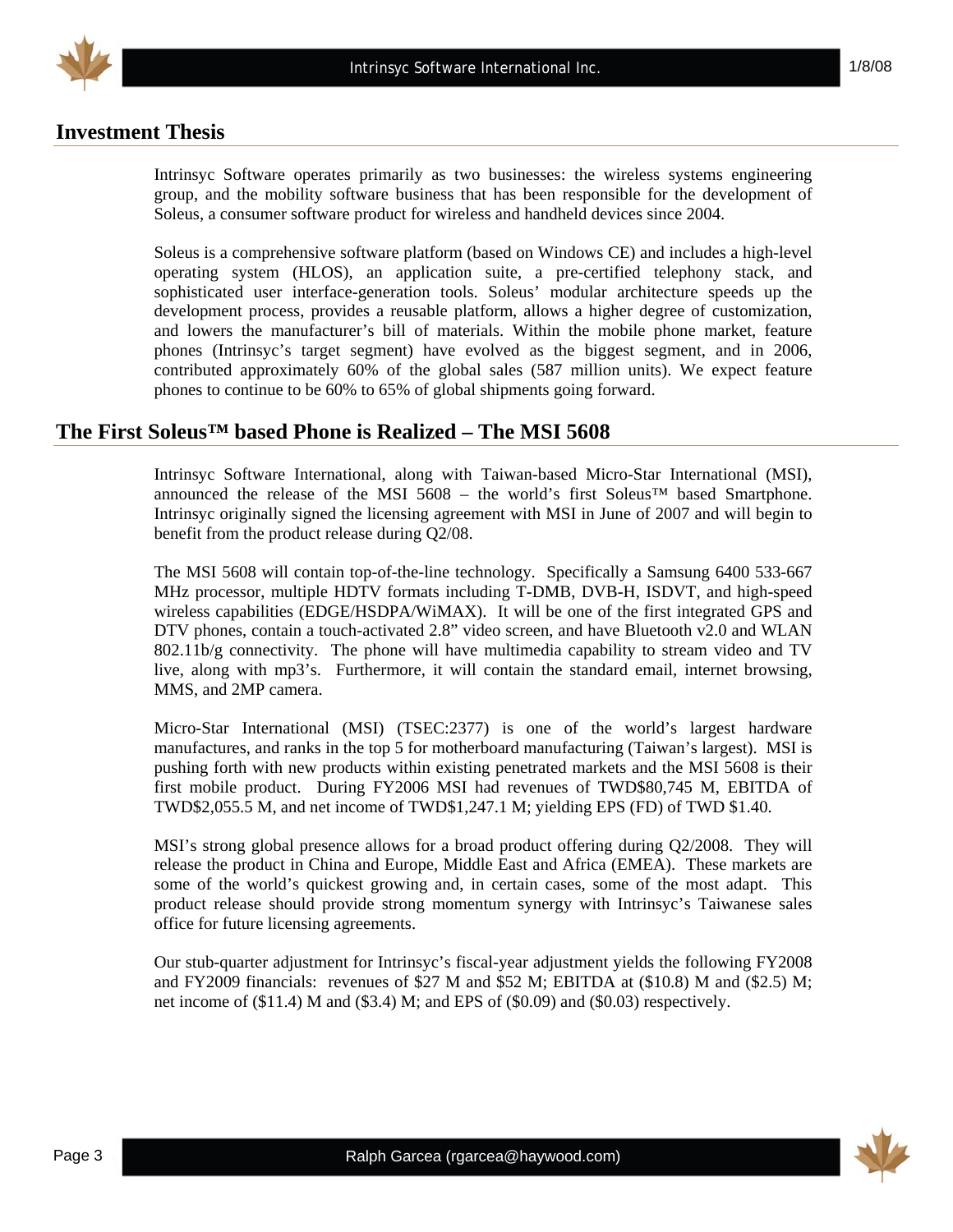

1/8/08

# **Valuation**

From a valuation perspective, Intrinsyc is trading comparably to the Haywood global software universe based on our CY2008 target estimates (EV/Sales: 3.2x versus 3.6x). Our new DCFbased target of \$1.50 yields a CY2009 valuation of 3.2x EV/Sales.

# **Haywood Canadian Software Comps**

| <b>CANADA TECHNOLOGY</b>                    |                |        | Trdg   |          | Price Consensus | Pot.      | % of 52 week |      | Mkt. Cap.       |       | Revenue (US\$mm) |                         |           | EPS (US\$) |           |                                                       | P/E        |            |           | EV/Sales  |           |           | <b>EV/EBITDA</b> |           |
|---------------------------------------------|----------------|--------|--------|----------|-----------------|-----------|--------------|------|-----------------|-------|------------------|-------------------------|-----------|------------|-----------|-------------------------------------------------------|------------|------------|-----------|-----------|-----------|-----------|------------------|-----------|
| <b>Small Cap - Software/Services</b>        | Ticker         | Rating | Curr   | 7-Jan-08 | Target          | Return    | Low          | High | (US\$mm)        | CY07E | CY08E            | CY09E CY07E CY08E CY09E |           |            |           | CY07E CY08E CY09E CY07E CY08E CY09E CY07E CY08E CY09E |            |            |           |           |           |           |                  |           |
| Absolute Software Corp.                     | TSX:ABT        |        | NR CAD | 16.06    | 21.94           | 37%       | 231%         | 40%  | 752             | 29    | 50               | <b>NA</b>               | $-0.20$   | $-0.12$    | <b>NA</b> | <b>NMF</b>                                            | <b>NMF</b> | <b>NMF</b> | 24.0      | 14.1      | <b>NA</b> | <b>NA</b> | <b>NA</b>        | <b>NA</b> |
| Constellation Software Inc.                 | <b>TSX:CSU</b> |        | NR CAD | 24.26    | 27.16           | 12%       | 120%         | 87%  | 511             | 239   | 276              | 329                     | 1.57      | .78        | 2.08      | 15.3                                                  | 13.6       | 11.6       | 2.1       | 1.8       |           | 11.9      | 10.3             | 9.0       |
| SXC Health Solutions, Corp.                 | TSX:SXC        |        | NR CAD | 14.35    | 25.50           | 78%       | 121%         | 48%  | 298             | 96    | 113              | 137                     | 0.65      | 0.85       | 1.01      | 21.9                                                  | 16.8       | 14.1       | 2.3       | 1.9       | 1.6       | 9.4       | 7.0              | 6.0       |
| Corel Corporation                           | <b>TSX:CRE</b> |        | NR CAD | 10.25    | 15.80           | 54%       | 124%         | 61%  | 257             | 246   | 268              | 295                     | 1.28      | .55        | 1.68      | 8.0                                                   | 6.6        | 6.1        | 1.6       | 1.5       | 1.4       | 7.6       | 6.6              | <b>NA</b> |
| Intermap Technologies Corp.                 | TSX:IMP        |        | NR CAD | 8.80     | 11.74           | 33%       | 174%         | 77%  | 402             | 33    | 34               | 45                      | $-0.24$   | $-0.31$    | $-0.11$   | <b>NMF</b>                                            | <b>NMF</b> | <b>NMF</b> | 10.7      | 10.5      | 7.9       | <b>NA</b> | <b>NA</b>        | <b>NA</b> |
| Points International Ltd.                   | <b>TSX:PTS</b> |        | NR CAD | 3.69     | 4.63            | 25%       | 577%         | 86%  | 439             | 32    | 71               | 96                      | $-0.01$   | 0.03       | 0.08      | <b>NMF</b>                                            | <b>NMF</b> | 46.1       | 13.7      | 6.1       | 4.5       | 502.5     | 69.3             | 37.8      |
| Logibec Groupe Informatique Ltee TSX:LGI    |                |        | NR CAD | 22.01    | 27.50           | 25%       | 152%         | 99%  | 217             | 51    | 71               | <b>NA</b>               | 0.85      | 0.98       | <b>NA</b> | 25.9                                                  | 22.4       | <b>NMF</b> | 4.3       | 3.1       | NA        | 11.6      | 9.9              | <b>NA</b> |
| Resolve Business Outsourcing InceTSX:RBO.UN |                |        | NR CAD | 7.80     | 9.25            | 19%       | 121%         | 82%  | 183             | 341   | 367              | <b>NA</b>               | <b>NA</b> | <b>NA</b>  | NA        | <b>NMF</b>                                            | <b>NMF</b> | <b>NMF</b> | 1.0       | 1.0       | NA        | 7.7       | 6.7              | <b>NA</b> |
| 20-20 Technologies Inc.                     | <b>TSX:TWT</b> |        | NR CAD | 6.50     | 8.50            | 31%       | 139%         | 84%  | 122             | 72    | 79               | <b>NA</b>               | 0.28      | 0.40       | NA        | 23.1                                                  | 16.0       | <b>NMF</b> | 1.1       | 1.1       | <b>NA</b> | 7.7       | 6.1              | <b>NA</b> |
| Gemcom Software International TSX:GCM       |                |        | SO CAD | 2.40     | 3.25            | 35%       | 216%         | 98%  | 127             | 48    | 56               | 64                      | 0.11      | 0.14       | 0.17      | 21.4                                                  | 16.8       | 13.9       | 2.3       | 2.0       | 1.7       | 10.7      | 8.3              | 7.3       |
| Immersive Media Corp.                       | CDNX:IMC       |        | NR CAD | 1.60     | 3.17            | 98%       | 158%         | 28%  | 59              |       | 13               |                         | $-0.15$   | $-0.07$    | 0.05      | <b>NMF</b>                                            | <b>NMF</b> | 32.0       | 4.8       | 2.3       | 1.5       | NA.       | <b>NA</b>        | 13.0      |
| Matrikon Inc.                               | <b>TSX:MTK</b> |        | NR CAD | 2.80     | 3.43            | 23%       | 137%         | 75%  | 85              | 74    | 79               | <b>NA</b>               | 0.01      | 0.07       | NA        | <b>NMF</b>                                            | 37.3       | <b>NMF</b> | 1.0       | 0.9       | <b>NA</b> | 25.5      | 12.0             | <b>NA</b> |
| MKS Inc.                                    | <b>TSX:MKX</b> |        | NR CAD | 1.38     | 1.57            | 13%       | 109%         | 63%  |                 | 53    | 58               | <b>NA</b>               | 0.02      | 0.08       | <b>NA</b> | 68.6                                                  | 16.5       | <b>NMF</b> | 1.1       | 1.0       | <b>NA</b> | 34.3      | 12.8             | <b>NA</b> |
| Intrinsyc Software International ITSX:ICS   |                |        | SO CAD | 1.05     | 1.50            | 43%       | 269%         | 100% | 125             | 21    | 33               | <b>NA</b>               | $-0.16$   | $-0.09$    | <b>NA</b> | <b>NMF</b>                                            | <b>NMF</b> | <b>NMF</b> | 4.9       | 3.2       | <b>NA</b> | <b>NA</b> | <b>NA</b>        | <b>NA</b> |
| Brainhunter Inc.                            | <b>TSX:BH</b>  |        | NR CAD | 0.47     | <b>NA</b>       | <b>NA</b> | 113%         | 56%  | 20              | NA    | NA               | <b>NA</b>               | <b>NA</b> | NA         | NA        | <b>NMF</b>                                            | <b>NMF</b> | <b>NMF</b> | <b>NA</b> | <b>NA</b> | NA        | <b>NA</b> | <b>NA</b>        | <b>NA</b> |
| Grey Island Systems International           | CDNX:GIS       |        | NR CAD | 0.29     | 0.75            | 163%      | 92%          | 41%  | 25              | 18    | <b>NA</b>        | <b>NA</b>               | 0.01      | <b>NA</b>  | <b>NA</b> | 20.6                                                  | <b>NMF</b> | <b>NMF</b> | 0.7       | <b>NA</b> | <b>NA</b> | 5.7       | <b>NA</b>        | <b>NA</b> |
| iseemedia Inc.                              | CDNX:IEE       |        | NR CAD | 0.40     | 1.20            | 200%      | 154%         | 43%  | 20 <sup>1</sup> |       | <b>NA</b>        | <b>NA</b>               | $-0.11$   | NA         | <b>NA</b> | <b>NMF</b>                                            | <b>NMF</b> | <b>NMF</b> | 8.2       | <b>NA</b> | <b>NA</b> | <b>NA</b> | <b>NA</b>        | <b>NA</b> |
|                                             |                |        |        |          |                 |           |              |      |                 | 1.362 | 1.568            | 987                     |           |            | Mean      | 25.6x                                                 | 18.2x      | 20.6x      | 5.2x      | 3.6x      | 2.9x      | 57.7x     | 14.9x            | 14.6x     |
|                                             |                |        |        |          |                 |           |              |      |                 |       | 15.2%            | $-37.1%$                |           |            | Median    | 21.7x                                                 | 16.6x      | 14.0x      | 2.3x      | 1.9x      | 1.6x      | 10.7x     | 9.1x             | 9.0x      |

Source: Capital IQ, Haywood Estimates

| <b>Haywood Global Software Comps</b> |             |           |              |          |                                  |                |      |                      |                       |         |                           |           |                         |            |           |            |              |            |                                     |          |           |           |                  |           |
|--------------------------------------|-------------|-----------|--------------|----------|----------------------------------|----------------|------|----------------------|-----------------------|---------|---------------------------|-----------|-------------------------|------------|-----------|------------|--------------|------------|-------------------------------------|----------|-----------|-----------|------------------|-----------|
| <b>GLOBAL SOFTWARE</b>               | Ticker      | Rating    | Trdg<br>Curr | 7-Jan-08 | Price Consensus<br>Target        | Pot.<br>Return | Low  | % of 52 week<br>High | Mkt. Cap.<br>(US\$mm) | CY07E   | Revenue (US\$mm)<br>CY08E |           | CY09E CY07E CY08E CY09E | EPS (US\$) |           | CY07E      | P/E<br>CY08E |            | CY09E CY07E CY08E CY09E CY07E CY08E | EV/Sales |           |           | <b>EV/EBITDA</b> | CY09E     |
| Microsoft Corporation                | <b>MSFT</b> | <b>NR</b> | USD          | 34.61    | 39.76                            | 15%            | 130% | 92%                  | 323,792               | 55,275  | 62,385                    | 69,172    | 1.62                    | 1.91       | 2.16      | 21.4       | 18.1         | 16.0       | 5.5                                 | 4.9      | 4.4       | 13.4      | 11.2             | 10.4      |
| Oracle Corp.                         | ORCL        | <b>NR</b> | USD          | 22.25    | 25.45                            | 14%            | 139% | 95%                  | 114,289               | 20,434  | 23,109                    | 25,561    | 1.16                    | 1.34       | 1.62      | 19.3       | 16.6         | 13.7       | 5.5                                 | 4.9      | 4.4       | 12.4      | 10.7             | 9.3       |
| SAP AG                               | SAP         | <b>NR</b> | <b>EUR</b>   | 32.78    | 43.38                            | 32%            | 100% | 76%                  | 57,926                | 15,162  | 16,783                    | 18,511    | 2.37                    | 2.74       | 3.19      | 20.3       | 17.6         | 15.7       | 3.6                                 | 3.2      | 2.9       | 12.1      | 10.7             | 9.3       |
| VMware, Inc.                         | /MW         | <b>NR</b> | USD          | 72.99    | 108.13                           | 48%            | 152% | 58%                  | 27.95'                | 1.329   | 2.038                     | 2.919     | 0.80                    | 1.14       | 1.67      | 91.8       | 63.8         | 43.6       | 20.5                                | 13.4     | 9.3       | 49.7      | 32.0             | 29.2      |
| Adobe Systems Inc.                   | ADBE        | <b>NR</b> | USD          | 40.24    | 50.25                            | 25%            | 108% | 83%                  | 23,089                | 3,133   | 3,577                     | 4,002     | 1.60                    | 1.85       | 2.10      | 25.2       | 21.8         | 19.7       | 6.7                                 | 5.9      | 5.3       | 15.9      | 13.1             | 12.3      |
| <b>Symantec Corporation</b>          | <b>SYMC</b> | <b>NR</b> | USD          | 15.44    | 22.90                            | 48%            | 99%  | 71%                  | 13,39'                | 5,664   | 6,010                     | 6,599     | 1.13                    | 1.23       | 1.38      | 13.7       | 12.6         | 11.2       | 2.4                                 | 2.2      | 2.0       | 7.4       | 6.3              | 5.3       |
| CA. Inc.                             | ٦A          | <b>NR</b> | USD          | 23.31    | 28.93                            | 24%            | 109% | 82%                  | 12.019                | 4.130   | 4.289                     | 4.495     | 1.03                    | 1.15       | 1.40      | 22.6       | 20.3         | 16.6       | 3.1                                 | 3.0      | 2.8       | 11.5      | 9.8              | 9.4       |
| Autodesk Inc.                        | ADSK        | <b>NR</b> | USD          | 46.72    | 53.22                            | 14%            | 127% | 91%                  | 10,788                | 2.154   | 2,456                     | 2,801     | 1.91                    | 2.25       | 2.66      | 24.5       | 20.8         | 17.6       | 4.6                                 | 4.0      | 3.5       | 15.2      | 13.2             | 11.4      |
| VeriSign Inc                         | /RSN        | <b>NR</b> | USD          | 34.86    | 36.33                            | 4%             | 153% | 83%                  | 7,702                 | 1,494   | 1,587                     | 1,699     | 1.01                    | 1.33       | 1.60      | 34.4       | 26.3         | 21.8       | 5.3                                 | 5.0      | 4.6       | 16.5      | 13.9             | 12.9      |
|                                      |             | <b>NR</b> | EUR          | 37.73    | 46.49                            | 23%            | 106% | 75%                  | 6.466                 | 1.885   | 2.057                     | 2.255     | 2.91                    | 3.27       | 3.66      | 19.0       | 17.0         | 15.1       | 3.2                                 | 3.0      | 2.7       |           | 10.0             | 9.0       |
| Dassault Systemes SA                 | ENXTPA:DSY  | <b>NR</b> |              | 36.38    |                                  | 28%            | 139% | 47%                  |                       | 1.373   | 1.617                     | 1.921     |                         | 1.62       | 2.03      | 23.8       | 22.5         |            |                                     |          |           | 11.1      |                  |           |
| Citrix Systems, Inc.                 | CTXS        |           | USD          |          | 46.67                            |                |      |                      | 6.90'                 |         |                           |           | 1.53                    |            |           |            |              | 17.9       | 4.5                                 | 3.8      | 3.2       | 15.6      | 14.1             | 11.0      |
| <b>BMC Software Inc.</b>             | <b>BMC</b>  | <b>NR</b> | USD          | 34.03    | 38.78                            | 14%            | 137% | 92%                  | 6,663                 | 1,666   | 1,747                     | 1,822     | 1.74                    | 1.96       | 2.17      | 19.5       | 17.4         | 15.7       | 3.2                                 | 3.1      | 2.9       | 9.7       | 9.2              | 9.7       |
| McAfee Inc.                          | <b>MFE</b>  | <b>NR</b> | USD          | 32.91    | 42.29                            | 29%            | 119% | 79%                  | 5,263                 | 1.293   | 1.424                     | 1.607     | 1.73                    | 1.88       | 2.16      | 19.1       | 17.5         | 15.2       | 3.4                                 | 3.1      | 2.7       | 11.4      | 10.5             | 9.0       |
| <b>BEA Systems Inc.</b>              | <b>BEAS</b> | <b>NR</b> | USD          | 15.13    | 17.63                            | 16%            | 144% | 80%                  | 6,133                 | 1.523   | 1.668                     | 1.824     | 0.67                    | 0.77       | 0.88      | 22.6       | 19.6         | 17.2       | 3.2                                 | 2.9      | 2.7       | 15.0      | 12.1             | 11.0      |
| Salesforce.com                       | <b>CRM</b>  | <b>NR</b> | USD          | 57.76    | 60.78                            | 5%             | 162% | 88%                  | 6.821                 | 741     | 1.030                     | 1.364     | 0.13                    | 0.31       | 0.62      | <b>NMF</b> | <b>NMF</b>   | 93.7       | 8.7                                 | 6.3      | 4.7       | 72.1      | 44.6             | 29.7      |
| <b>Business Obiects SA</b>           | <b>BOBJ</b> | <b>NR</b> | USD          | 61.45    | 57.95                            | $-6%$          | 183% | 99%                  | 6.029                 | 1.498   | 1.707                     | 1.882     | 1.96                    | 2.36       | 2.69      | 31.4       | 26.1         | 22.8       | 3.8                                 | 3.4      | 3.0       | 19.4      | 16.0             | 13.6      |
| Cognos Inc.                          | COGN        | <b>NR</b> | USD          | 57.70    | 56.70                            | $-2%$          | 163% | 100%                 | 4,852                 | 1.051   | 1,204                     | 1,369     | 1.95                    | 2.33       | 2.76      | 29.6       | 24.7         | 20.9       | 4.2                                 | 3.7      | 3.2       | 20.5      | 18.0             | 14.5      |
| Autonomy Corp. plc                   | SE:AL       | <b>NR</b> | GBF          | 9.05     | 19.85                            | 119%           | 174% | 84%                  | 3.795                 | 340     | 473                       | 546       | 0.38                    | 0.56       | 0.71      | 46.6       | 31.6         | 24.9       | 11.1                                | 7.9      | 6.9       | 32.2      | 20.4             | 15.9      |
| Sybase, Inc.                         | SY          | <b>NR</b> | USD          | 25.41    | 31.92                            | 26%            | 117% | 89%                  | 2,279                 | 1.017   | 1.084                     | 1.189     | 1.65                    | 1.84       | 2.14      | 15.4       | 13.8         | 11.9       | 2.0                                 | 1.9      | 1.7       | 6.9       | 6.4              | 6.0       |
| Ansys, Inc.                          | ANSS        | <b>NR</b> | USD          | 38.00    | 42.86                            | 13%            | 177% | 89%                  | 2,975                 | 379     | 436                       | 501       | 1.24                    | 1.43       | 1.67      | 30.6       | 26.7         | 22.8       | 7.7                                 | 6.6      | 5.8       | 15.8      | 14.6             | 12.7      |
| Parametric Technology Corp.          | PMTC        | <b>NR</b> | USD          | 16.93    | 23.25                            | 37%            | 108% | 78%                  | 1,963                 | 969     | 1,087                     | 1.188     | 1.05                    | 1.24       | 1.43      | 16.1       | 13.6         | 11.8       | 1.8                                 | 1.6      | 1.4       | 8.2       | 5.8              | 5.4       |
| Tibco Software Inc.                  | <b>TIBX</b> | <b>NR</b> | USD          | 7.09     | 8.69                             | 23%            | 106% | 68%                  | 1.35'                 | 566     | 663                       | 726       | 0.35                    | 0.44       | 0.53      | 20.5       | 16.0         | 13.5       | 2.1                                 | 1.8      | 1.6       | 10.1      | 8.0              | 6.7       |
| Lawson Software, Inc.                | <b>WSN</b>  | <b>NR</b> | USD          | 9.50     | 13.08                            | 38%            | 144% | 83%                  | 1,693                 | 804     | 865                       | 927       | 0.29                    | 0.41       | 0.61      | 32.8       | 23.2         | 15.7       | 1.8                                 | 1.7      | 1.6       | 13.1      | 10.5             | 8.5       |
| Autonomy Corp. plc                   | LSE:AL      | <b>NR</b> | GBF          | 9.05     | 19.85                            | 119%           | 174% | 84%                  | 3.795                 | 340     | 473                       | 546       | 0.38                    | 0.56       | 0.71      | 46.6       | 31.6         | 24.9       | 11.1                                | 7.9      | 6.9       | 32.2      | 20.4             | 15.9      |
| Informatica Corp.                    | <b>NFA</b>  | <b>NR</b> | USD          | 17.17    | 18.39                            | 7%             | 146% | 94%                  | 1.506                 | 386     | 445                       | 498       | 0.72                    | 0.74       | 0.87      | 23.7       | 23.2         | 19.8       | 3.3                                 | 2.9      | 2.6       | 19.4      | 15.7             | 12.9      |
|                                      |             |           |              |          |                                  |                |      |                      |                       |         |                           |           |                         |            |           |            |              |            |                                     |          |           |           |                  |           |
| MicroStrategy Inc.                   | <b>MSTR</b> | <b>NR</b> | USD          | 84.39    | 108.33                           | 28%            | 139% | 63%                  | 1,42'                 | 358     | 400                       | <b>NA</b> | 4.83                    | 5.89       | <b>NA</b> | 17.5       | 14.3         | <b>NMF</b> | 3.8                                 | 3.4      | <b>NA</b> | 13.3      | 12.0             | <b>NA</b> |
| Open Text Corp.                      | <b>OTEX</b> | <b>NR</b> | USD          | 28.34    | 35.47                            | 25%            | 162% | 77%                  | 1.435                 | 669     | 710                       | 732       | 1.77                    | 2.00       | 2.36      | 16.0       | 14.2         | 12.0       | 2.4                                 | 2.3      | 2.2       | 9.6       | 8.9              | 8.3       |
| Concur Technologies, Inc.            | CNQR        | <b>NR</b> | USD          | 30.77    | 37.15                            | 21%            | 214% | 77%                  | 1,351                 | 147     | 212                       | 251       | 0.35                    | 0.48       | 0.60      | 86.8       | 64.6         | 51.0       | 8.1                                 | 5.6      | 4.7       | 32.9      | 23.0             | <b>NA</b> |
| <b>Epicor Software Corp</b>          | EPIC        | <b>NR</b> | USD          | 11.08    | 15.33                            | 38%            | 106% | 71%                  | 647                   | 421     | 459                       | 496       | 0.84                    | 0.97       | 1.09      | 13.2       | 11.5         | 10.2       | 1.6                                 | 1.4      | 1.3       | 8.4       | 7.2              | 6.7       |
| Manhattan Associates, Inc.           | MANH        | <b>NR</b> | USD          | 24.66    | 33.63                            | 36%            | 105% | 78%                  | 630                   | 341     | 373                       | 391       | 1.33                    | 1.51       | 1.66      | 18.6       | 16.4         | 14.9       | 1.6                                 | 1.5      | 1.4       | 9.5       | 8.1              | <b>NA</b> |
| <b>MSC Software Corp</b>             | <b>MSCS</b> | <b>NR</b> | USC          | 12.18    | 14.00                            | 15%            | 107% | 76%                  | 543                   | 238     | 255                       | <b>NA</b> | $-0.04$                 | 0.24       | <b>NA</b> | <b>NMF</b> | 50.8         | <b>NMF</b> | 1.7                                 | 1.6      | <b>NA</b> | 31.5      | 11.9             | <b>NA</b> |
| JDA Software Group Inc               | <b>JDAS</b> | NR.       | USD          | 17.86    | 27.00                            | 51%            | 134% | 70%                  | 539                   | 366     | 381                       | 399       | 1.34                    | 1.49       | 1.73      | 13.3       | 12.0         | 10.3       | 1.7                                 | 1.6      | 1.5       | 6.9       | 6.5              | 5.9       |
|                                      |             |           |              |          |                                  |                |      |                      |                       | 130.758 | 143.962                   | 59.195    |                         |            | Mean      | 27.0x      | 22.8x        | 20.9x      | 4.6x                                | 3.9x     | 3.4x      | 17.7x     | 13.5x            | 11.4x     |
|                                      |             |           |              |          |                                  |                |      |                      |                       |         | 10.1%                     | 10.6%     |                         |            | Median    | 21.0x      | 18.1x        | 16.0x      | 3.4x                                | 3.1x     | 2.9x      | 13.2x     | 11.2x            | 9.8x      |
|                                      |             |           |              |          |                                  |                |      |                      |                       |         |                           |           |                         |            |           |            |              |            |                                     |          |           |           |                  |           |
| <b>GLOBAL WIRELESS EQPT</b>          | Ticker      | Rating    | Trdg<br>Curr | 7-Jan-08 | <b>Price Consensus</b><br>Target | Pot.<br>Return | Low  | % of 52 week<br>High | Mkt. Cap.<br>(US\$mm) | CY07E   | Revenue (US\$mm)<br>CY08E |           | CY09E CY07E CY08E CY09E | EPS (US\$) |           | CY07E      | P/E<br>CY08E |            | CY09E CY07E CY08E CY09E CY07E CY08E | EV/Sales |           |           | <b>EV/EBITDA</b> | CY09E     |
| Nokia Corp.                          | HLSE:NOK1\  | <b>NR</b> | EUR          | 23.77    | 28.94                            | 22%            | 163% | 83%                  | 133,759               | 73,877  | 81,739                    | 85,516    | 2.16                    | 2.40       | 2.50      | 16.1       | 14.5         | 14.0       | 1.6                                 | 1.5      | 1.4       | 10.0      | 8.6              | 8.0       |
| Motorola Inc.                        | <b>MOT</b>  | <b>NR</b> | USD          | 14.98    | 20.76                            | 39%            | 101% | 66%                  | 34,219                | 36.633  | 39,624                    | 43,306    | 0.23                    | 0.69       | 1.09      | 64.8       | 21.6         | 13.7       | 0.8                                 | 0.8      | 0.7       | 23.6      | 9.0              | 6.7       |
|                                      |             |           | USD          |          |                                  |                | 99%  |                      |                       |         |                           |           | 0.52                    |            |           |            |              |            |                                     |          |           |           |                  |           |
| Nortel Networks Corp.                | ЧT          | <b>NR</b> |              | 13.99    | 22.56                            | 61%            |      | 44%                  | 6.114                 | 11.034  | 11,530                    | 11.680    |                         | 1.23       | 1.41      | 27.1       | 11.4         | 10.0       | 0.7                                 | 0.7      | 0.7       | 11.3      | 7.4              | 6.5       |
| Alcatel-Lucent                       | ALU         | <b>NR</b> | EUR          | 4.61     | 7.72                             | 67%            | 100% | 39%                  | 15,282                | 25,777  | 26,653                    | 27,673    | $-0.49$                 | 0.49       | 0.86      | <b>NMF</b> | 13.8         | 7.8        | 0.6                                 | 0.6      | 0.6       | 11.1      | 6.2              | 4.9       |
| Tellabs Inc.                         | <b>TLAB</b> | <b>NR</b> | USD          | 5.66     | 8.83                             | 56%            | 96%  | 41%                  | 2,486                 | 1,905   | 1,954                     | 2,017     | 0.17                    | 0.23       | 0.27      | 34.0       | 24.9         | 20.7       | 0.6                                 | 0.6      | 0.6       | 7.5       | 6.9              | 5.2       |
| Juniper Networks, Inc.               | <b>JNPR</b> | <b>NR</b> | USD          | 30.70    | 36.03                            | 17%            | 178% | 81%                  | 16,013                | 2.812   | 3.429                     | 4.144     | 0.85                    | 1.12       | 1.44      | 36.2       | 27.5         | 21.3       | 5.3                                 | 4.3      | 3.6       | 19.6      | 15.4             | 12.5      |
| 3Com Corporation                     | COMS        | <b>NR</b> | USD          | 4.21     | 3.93                             | $-7%$          | 131% | 82%                  | 1.689                 | 1.285   | 1.349                     | <b>NA</b> | 0.11                    | 0.17       | 0.25      | 36.7       | 24.3         | 16.5       | 1.3                                 | 1.2      | <b>NA</b> | <b>NA</b> | <b>NA</b>        | NA        |
| LM Ericsson Telephone Co.            | OM:ERIC B   | <b>NR</b> | SEK          | 13.91    | 21.20                            | 52%            | 102% | 47%                  | 34.596                | 29.326  | 30.498                    | 32.199    | 0.22                    | 0.21       | 0.24      | 10.0       | 10.2         | 9.0        | 1.1                                 | 1.0      | 1.0       | 5.8       | 6.0              | 5.3       |
| Research In Motion Ltd               | <b>RIMM</b> | <b>NR</b> | USD          | 99.83    | 142.06                           | 42%            | 250% | 73%                  | 56,005                | 5.039   | 8,298                     | 11,221    | 1.84                    | 3.13       | 4.29      | 54.2       | 31.9         | 23.3       | 10.8                                | 6.6      | 4.8       | 34.8      | 20.8             | 16.6      |
| Palm, Inc.                           | PALM        | <b>NR</b> | USC          | 5.68     | 6.21                             | 9%             | 108% | 29%                  | 607                   | 1.438   | 1.338                     | 1,570     | 0.17                    | $-0.29$    | 0.04      | 33.9       | <b>NMF</b>   | <b>NMF</b> | 0.0                                 | 0.0      | 0.0       | $-0.5$    | $-3.2$           | $-0.3$    |
| Sierra Wireless Inc.                 | TSX:SV      | <b>NR</b> | CAL          | 13.20    | 30.20                            | 29%            | 97%  | 45%                  | 41 <sup>2</sup>       | 430     | 521                       | 571       | 1.14                    | 1.27       | 1.39      | 11.5       | 10.4         | 9.5        | 0.7                                 | 0.6      | 0.5       | 6.0       | 5.0              | 5.2       |
|                                      |             |           |              |          |                                  |                |      |                      |                       | 160.230 | 176.437                   | 187.698   |                         |            | Mean      | 32.5x      | 19.0x        | 14.6x      | 2.4x                                | 1.8x     | 1.5x      | 14.4x     | 9.5x             | 7.9x      |
|                                      |             |           |              |          |                                  |                |      |                      |                       |         | 10.1%                     | 6.4%      |                         |            | Median    | 34.0x      | 18.1x        | 13.8x      | 0.8x                                | 0.8x     | 0.7x      | 10.5x     | 7.2x             | 5.9x      |

Source: Capital IQ, Haywood Estimates

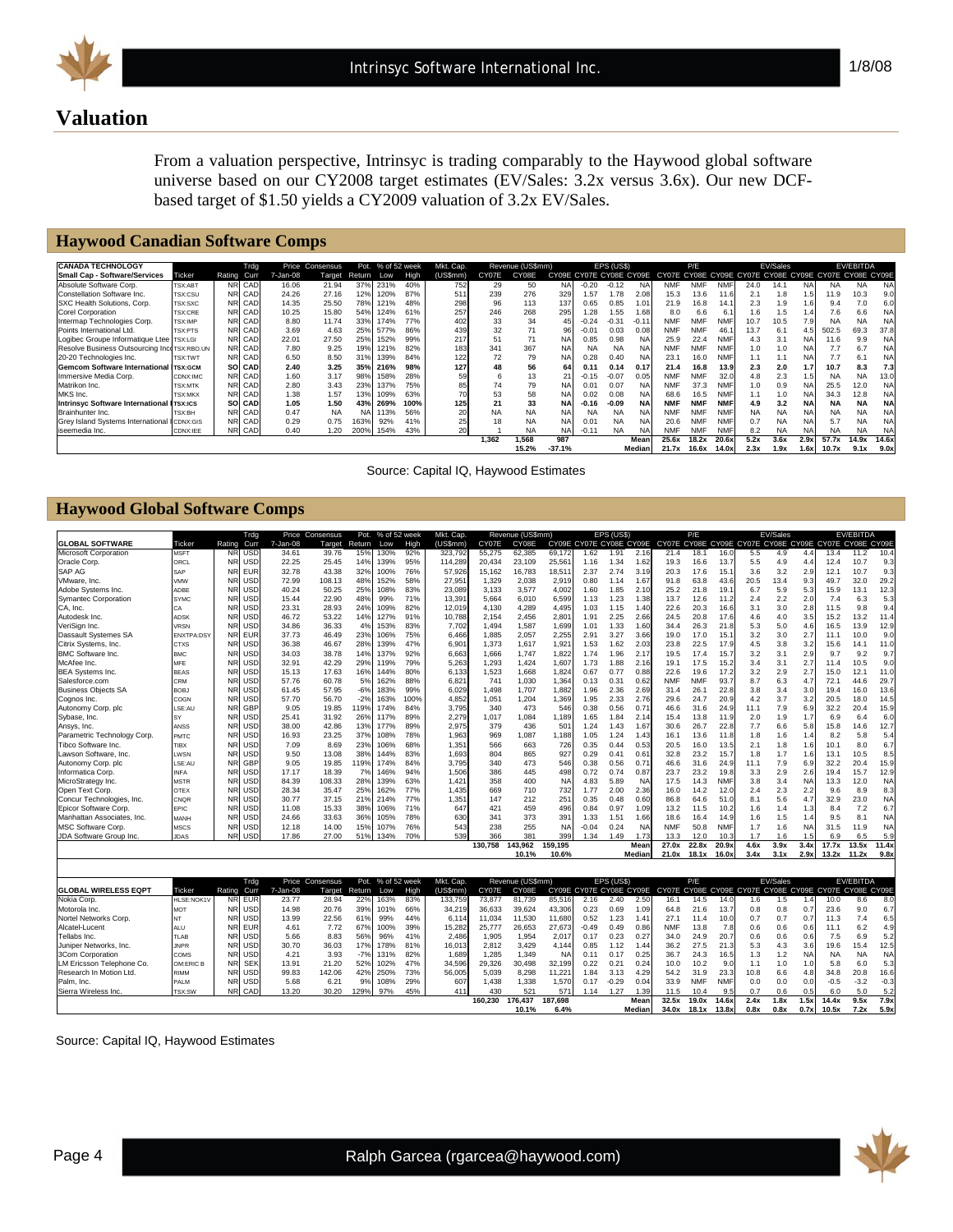



# **Distribution**

This report is not for distribution to non-institutional US clients.

# **Analyst Certification**

I, Ralph Garcea, hereby certify that the views expressed in this report (which includes the rating assigned to the issuer's shares as well as the analytical substance and tone of the report) accurately reflect my/our personal views about the subject securities and the issuer. No part of my/our compensation was, is, or will be directly or indirectly related to the specific recommendations.

# **Important Disclosures**

This report is prepared by Haywood Securities Inc. for use by Haywood Securities Inc., Haywood Securities (USA) Inc. and Haywood Securities (UK) Limited and their clients. Haywood Securities Inc. is a Canadian broker-dealer and a member of the Toronto Stock Exchange and the Canadian Venture Exchange. Haywood Securities (USA) Inc. is a wholly owned subsidiary of Haywood Securities Inc., registered with the U.S. Securities and Exchange Commission, and is a member of FINRA and the Securities Investor Protection Corporation (SIPC).

Haywood Securities, Inc., and Haywood Securities (USA) Inc. do have officers in common however, none of those common officers affect or control the ratings given a specific issuer or which issuer will be the subject of Research coverage. In addition, the firm does maintain and enforce written policies and procedures reasonably designed to prevent influence on the activities of affiliated analysts.

Haywood analysts are salaried employees who may receive a performance bonus that may be derived, in part, from corporate finance income.

#### **Of the companies included in the report the following Important Disclosures apply:**

 $n/a$ 

Other material conflict of interest of the research analyst of which the research analyst or member knows or has reason to know at the time of publication or at the time of public appearance:

 $\bullet$  n/a

### **Rating Structure**

**SECTOR OUTPERFORM** – Haywood's top rating category. The analyst believes that the security will outperform its sector. Furthermore, the shares are forecast to provide attractive returns measured against alternative investments when considering risk profiles. The rating carries a minimum total return threshold of 15% for equities and 12% for trusts. The rating applies to companies that have tangible underlying assets that give a measure of support to the market valuation. The rating category considers both the absolute and relative values in assigning the highest rating on the security.

**SECTOR PERFORM** – The analyst believes that the security will trade with tight correlation to its underlying sector. Furthermore, the target price (together with any anticipated distributions) is at or above the market price, and forecast risk-adjusted returns are attractive relative to alternative investments.

**SECTOR UNDERPERFORM** – Investors are advised to sell the security or hold alternative securities within the sector. Stocks in this category are expected to underperform relative to their sector. The category also represents stocks with unattractive forecast returns relative to alternative investments.

**TENDER –** The analyst is recommending that investors tender to a specific offering for the company's stock.

**RESEARCH COMMENT** – An analyst comment about an issuer event that does not include a rating.

**COVERAGE DROPPED** – Haywood Securities will no longer cover the issuer. Haywood will provide notice to clients whenever coverage of an issuer is discontinued. The termination of coverage will not occur unless clients have been provided with advice relating to positions they may still hold, such as a recommendation to sell their securities.

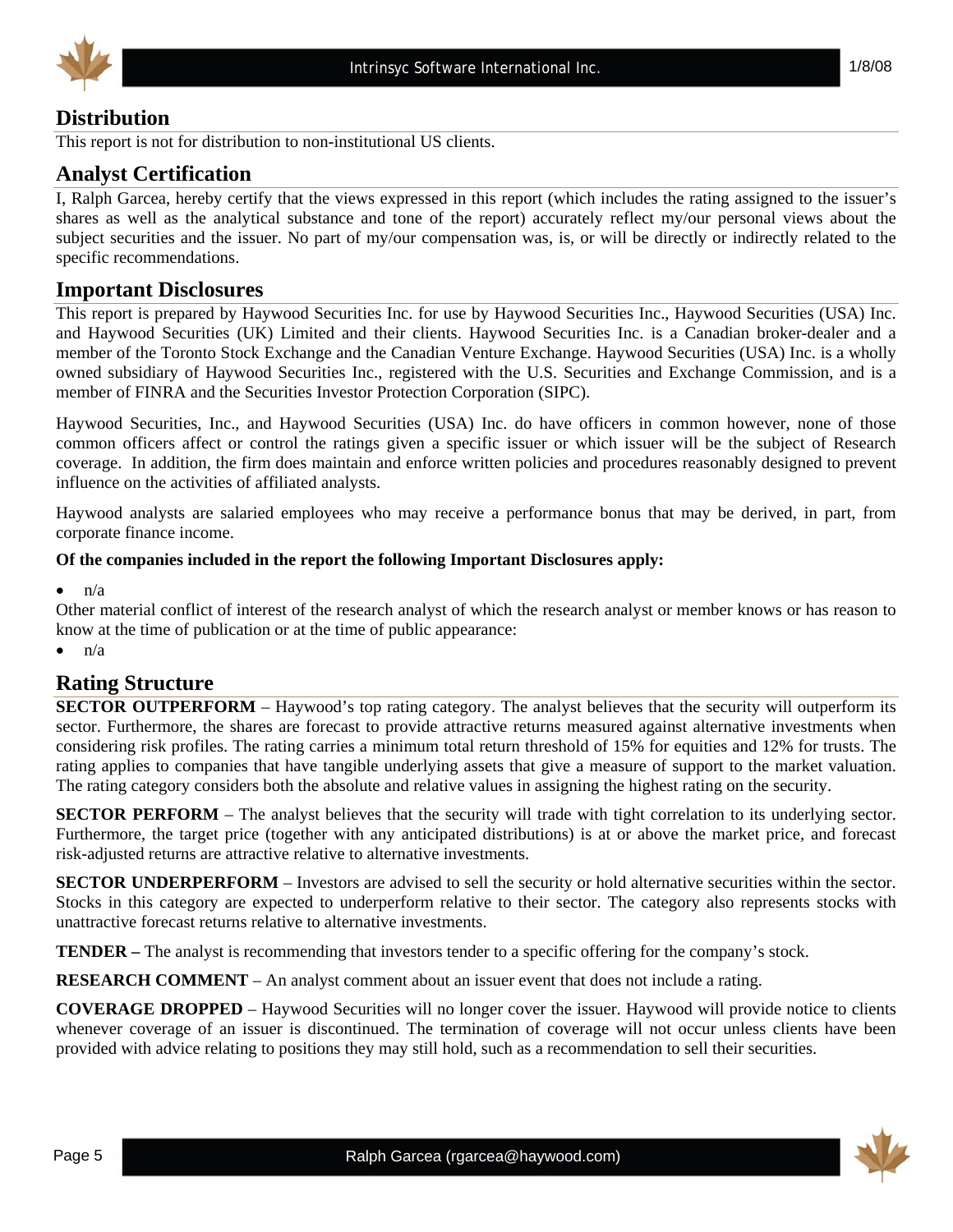

The above ratings are determined by the analyst at the time of publication. On occasion, total returns may fall outside of the ranges due to market price movements and/or short term volatility. At the discretion of Haywood's Management, these deviations may be permitted after careful consideration

Haywood's focus is to search for undervalued companies which analysts believe may achieve attractive risk-adjusted returns. This research coverage on potentially undervalued companies may result in an outweighted percentage of companies rated as Sector Outperform. Management regularly reviews rating and targets in all sectors to ensure fairness and accuracy.



#### For further information on Haywood Securities' research dissemination policies, please visit: http://www.haywood.com/research\_dissemination.asp

### **Risk Profile Parameters**

**SPECULATIVE:** – Investment for risk accounts only. Companies within this category carry greater financial and/or execution risk. All junior/venture companies that carry great financial and/or liquidity risk will be tagged "SPECULATIVE". A stock indicating a SPECULATIVE risk is determined from sector specific criteria outlined below listed below.

# **Risk Profile Parameters – Technology/Special Situations**

**Forecast Risk:** *High* – Haywood forecasts are below guidance. The Company has a history of missing targets and/or Haywood expects guidance to be lowered. Sales are minimally visible. *Moderate* – Haywood forecasts are generally in line with guidance and sales are moderately visible. The Company has a history of meeting or exceeding guidance. *Low* – Haywood forecasts exceed guidance. The Company has a history of meeting or exceeding guidance and its sales are highly visible.

**Financial Risk:** *High* – The business plan is not fully funded but requires debt and/or equity financing. This categorization does not necessarily predict whether the additional funds will be raised. Inventory turnover is low, cash flow is weak, and assets are below par. *Moderate* – The business plan is fully funded. Inventory turnover and cash flow are moderate, and assets are reasonably liquid. The Company's debt is rated below investment grade. *Low* – The Company is fully funded with investment grade debt, high inventory turnover, high cash flow, and superior assets.

**Valuation Risk:** *High* – The current valuation is at the high end of historic levels and/or at a premium to peers. Where applicable, the DCF valuation is not more than 10% above the current equity valuation. *Moderate* – The current valuation is within historic ranges and generally consistent with peers. Where applicable, the DCF valuation exceeds the current capitalization by more than 10%. *Low* – The current valuation is at the low end of historic ranges and at a discount to peer valuations. Where applicable, the DCF valuation exceeds the current capitalization by more than 20%.